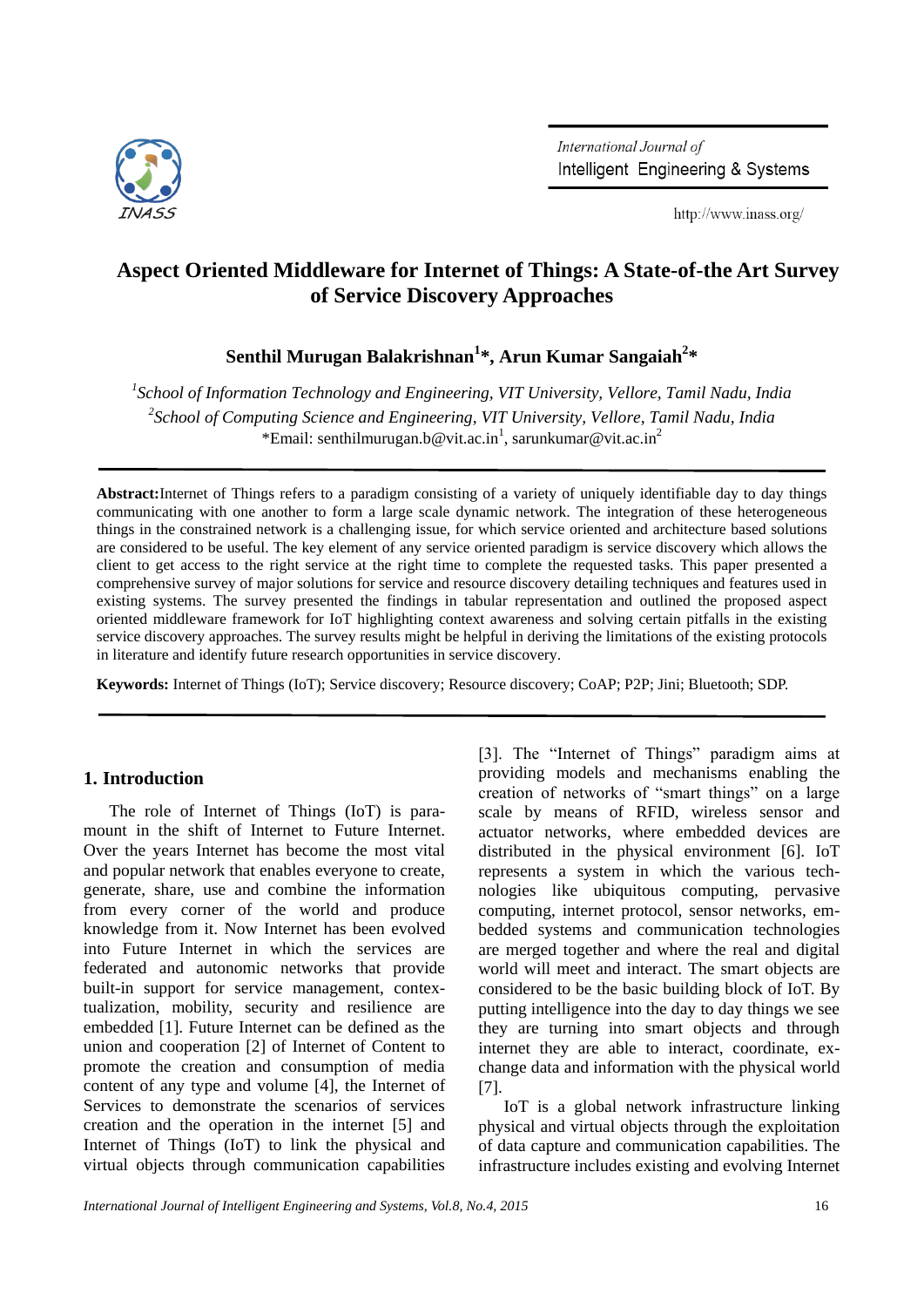and network developments. It will offer specific object-identification, sensor and connection capability as the basis for the development of independent cooperative services and applications. These will be characterized by a high degree of autonomous data capture, event transfer, network connectivity and interoperability [8]. IoT aims at connecting billions of smart devices to form an internet like structure and facilitating interactions among things and people. Smart objects are the type of constrained devices with the constraints on their memory size, computing power, communication capabilities and or available power [9]. This smart object is equipped with microcontrollers, a radio interface, sensors and or actuators and offers the functionality as services. The abstraction of resources as services has opened IoT to the excess of potential applications [10]. The adopted web service paradigm is useful for promoting interoperability among the heterogeneous devices by offering a standard interface to interact with others. Discovering these services in the network is crucial when providing application level end to end integration. The broad categories of approaches for service discovery exists in the literature, in which traditional methods are not suitable for smart environment due to the fact that it requires heavy communication and large data format and registry based approach incurs excess traffic in maintaining the availability status of the device. The research need in the aspect of service discovery is the development of feasible solution enabling wide application coverage of these networks. Realization of IoT requires the conception and development of dynamic adaptation and autonomic capabilities. This initiates the need for developing the mechanisms for discovering available resources and capabilities.

Considering the importance of service discovery in these emerging trends, we have developed the understanding of various service discovery protocols currently in existence. This paper is organized as follows: in Section 2 of this paper, a brief review of service discovery technique and various approaches involved therein are discussed. Section 3 of this paper presents the comprehensive survey of leading technologies in service discovery methods highlighting the functional features and implementation issues. The findings in the survey are provided in Section 4. Section 5 describes the proposed middleware framework for addressing issues with service discovery approaches and finally Section 6 concludes the paper.

## **2. Service Discovery**

Service discovery is the process of identifying suitable devices according to the service description submitted by the requestor. The identification process [11] involves locating the requested services, retrieving the service description of those services and executing the matchmaking algorithm between those descriptions and request and finally obtaining the description that perfectly matches the request. The service descriptions are description language that is specific to protocols to define keywords and syntax used to describe services and its properties. The description format [12] may be either key/value, template based or semantic description based.

The requirements involved in the design of service discovery protocol from the service provider and consumer perspective can be broadly categorized as functional and non-functional [13]. The data structures and methods involved therein are main constituents of the functional requirements for service provider. These methods are for publishing, updating and un-publishing the discovery service description. Service description consists of name value pairs describing the attributes and there is no limit imposed over the number of attributes. The functional requirement from the consumer side is the provision of suitable methods to enable querying the discovery service. The end users should be able to specify the upper bound on the number of services to be returned and provide a means for iterating them. The non-functional requirements include the attributes such as low response time, reliability, scalability and so on.

The service discovery protocols are generally classified as centralised, distributed and hierarchical approaches. Centralised approach relies on a directory, in which Service Agents (SA) registers their services and User Agents (UA) discovers the services by sending the unicast queries to the directory. In distributed approach the participant nodes communicate through multicasting the queries for discovering the resources. Hierarchical method includes the cluster of nodes with high capabilities.

Service discovery architectures are of two types namely directory based and directory less [19]. In the directory based model, there will be a dedicated logically centralized and physically distributed directory to maintain the whole service description. These directories are responsible for registering service descriptions and handling user queries. In the latter the individual service provider maintains the service description and is responsible for processing and replying to the incoming queries.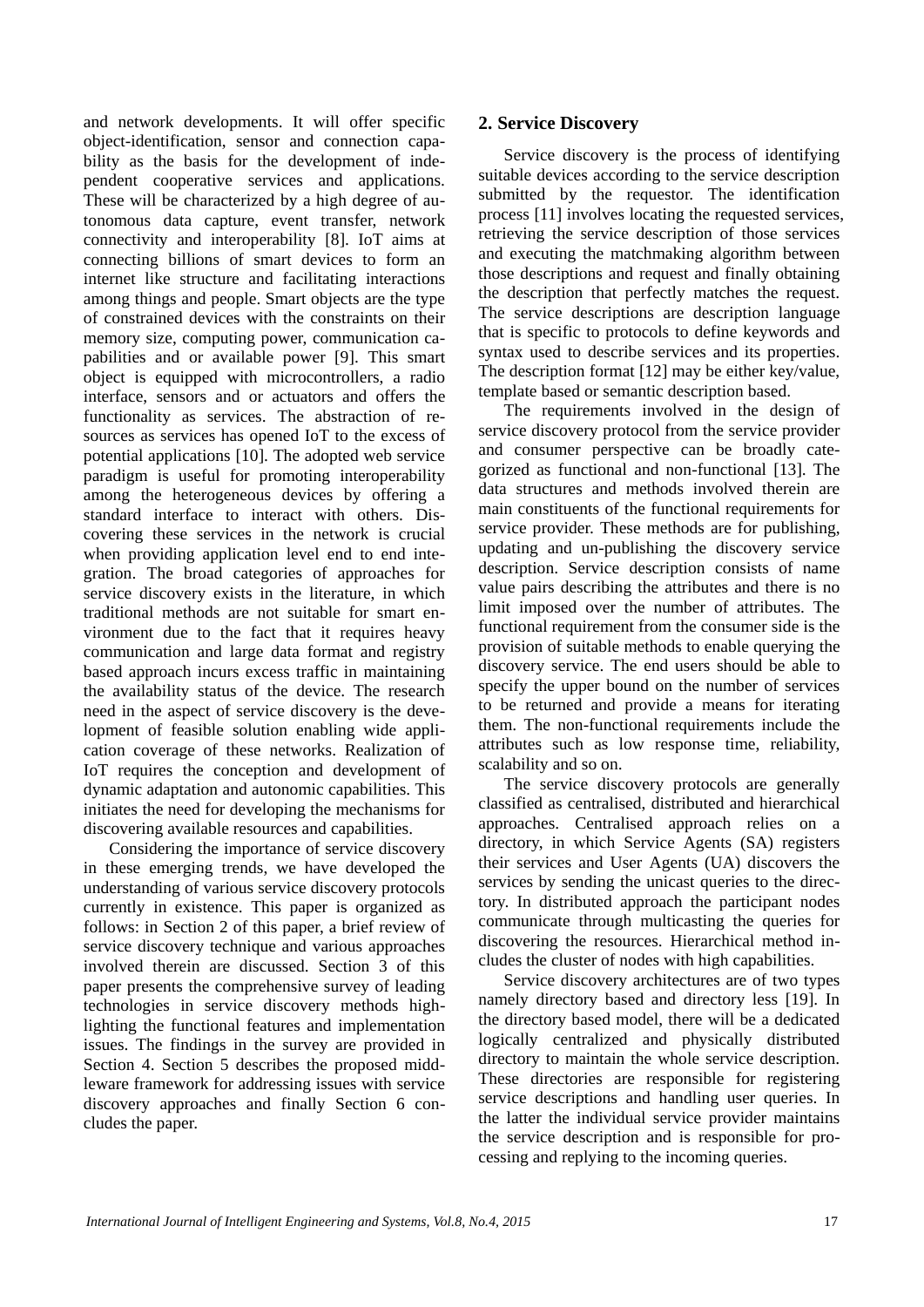#### **2.1 Service discovery issues**

Issarny et al. [2] discusses the service discovery from the viewpoint of issues and concerns related to the organization of service description in registries and protocols used for service retrieval. In the context of information organization, the baseline is the proposal of data model in Universal Description, Discovery and Integration (UDDI) specification [42]. According to UDDI, business entities announce their offerings in white pages, taxonomy based advertisements appear in yellow pages and pointers to web service descriptions are provided in green pages. UDDI proposes the usage of tModels to provide the technical information about web services. The main research challenge lying in the service discovery field is the augment of the existing simple UDDI with the semantically rich metadata and the sophisticated querying techniques. Another research challenge in the management of service description is in dealing with heterogeneity of service descriptions.

As far as the service retrieval protocols are concerned, the baseline approach is centralized in which the single registry maintains the information about service description thereby facilitating fast access. The pitfall in the centralized approach is that it does not scale well with respect to the number of users submitting the queries and prone to single point of failure. To overcome these difficulties, decentralized solutions called pure distribution and hybrid approaches are proposed. In the purely distributed method, participating nodes in the network stores store the registry locally and distributed querying service spans these registries to compile and present the required information to the user. The drawback of this method is the communication overhead involved in establishing a contact between peers and same is surmounted by adopting multicasting solution instead of broadcasting, [52]. Considering the scalability issues in multicasting domain [43], the solution in terms of minimizing the number of search hops is proposed [44] and the performance selective forwarding [44,45,46] in which the peers that are not able to solve the service discovery query uses the previous knowledge to forward the query to the correct peers. An alternative to selective forwarding is sending the queries to the peer for which the probability decreases with the number of prior queries that remain unanswered [47]. The hybrid approach contains a super peer that acts yellow pages within the P2P network. It is mostly used in the mobile environment and the effectiveness of using it in resolving the service discovery queries is

achieved by reduction in messaging overhead and better response time.

Another important issue related to the service discovery protocols in the heterogeneity. The research ideas evolved for solving the heterogeneity is to employ the middleware layer on the top of the heterogeneous protocol responsible for mapping the service discovery queries that conform to a particular protocol to service discovery queries that conform to other protocols. Some of the examples are ReMMoC[48], INDISS [49], MUSDAC [50].

Finally security, privacy and reliability are also important concerns in the context of service discovery. The study in [51] lists the various requirements that should be satisfied by the service discovery protocols for achieving security. Comparison of well-known service discovery protocols like Jini, SLP etc clearly state that these protocols partially satisfied the aforementioned requirements [51].

#### **2.2 Research method**

The fundamental step towards the research was the identification of research questions through extensive survey. This study was undertaken as a systematic literature review to formulate the research problem in the Internet of Things paradigm. Some basic questions addressed are as follows

*Q1:* Whether service discovery/resource discovery is assumed as a challenging problem by the academicians/practitioners?

*Motivation:* The purpose is to get an idea about the importance of service/resource discovery in Internet of Things field.

*Q2:* What are the available methods for service/resource discovery?

*Motivation:* To develop a broad knowledge of the existing methods in order to be able to refine these methods or propose a new method.

*Q3:* What are the commonalities, comparisons between the approaches?

*Motivation:* To develop a comparative view of various methods and to get an idea of how these approaches cooperate and interact with each other.

## **3. Literature from Past Research Works**

Many service discovery approaches are available in the literature, to name a few UPnP, Bluetooth SDP, SLP, Bonjour and Salutation. Universal Plug and Play (UPnp) [23] protocol is used in small office and home to create a device to device network. It uses TCP as transport protocol and XML as service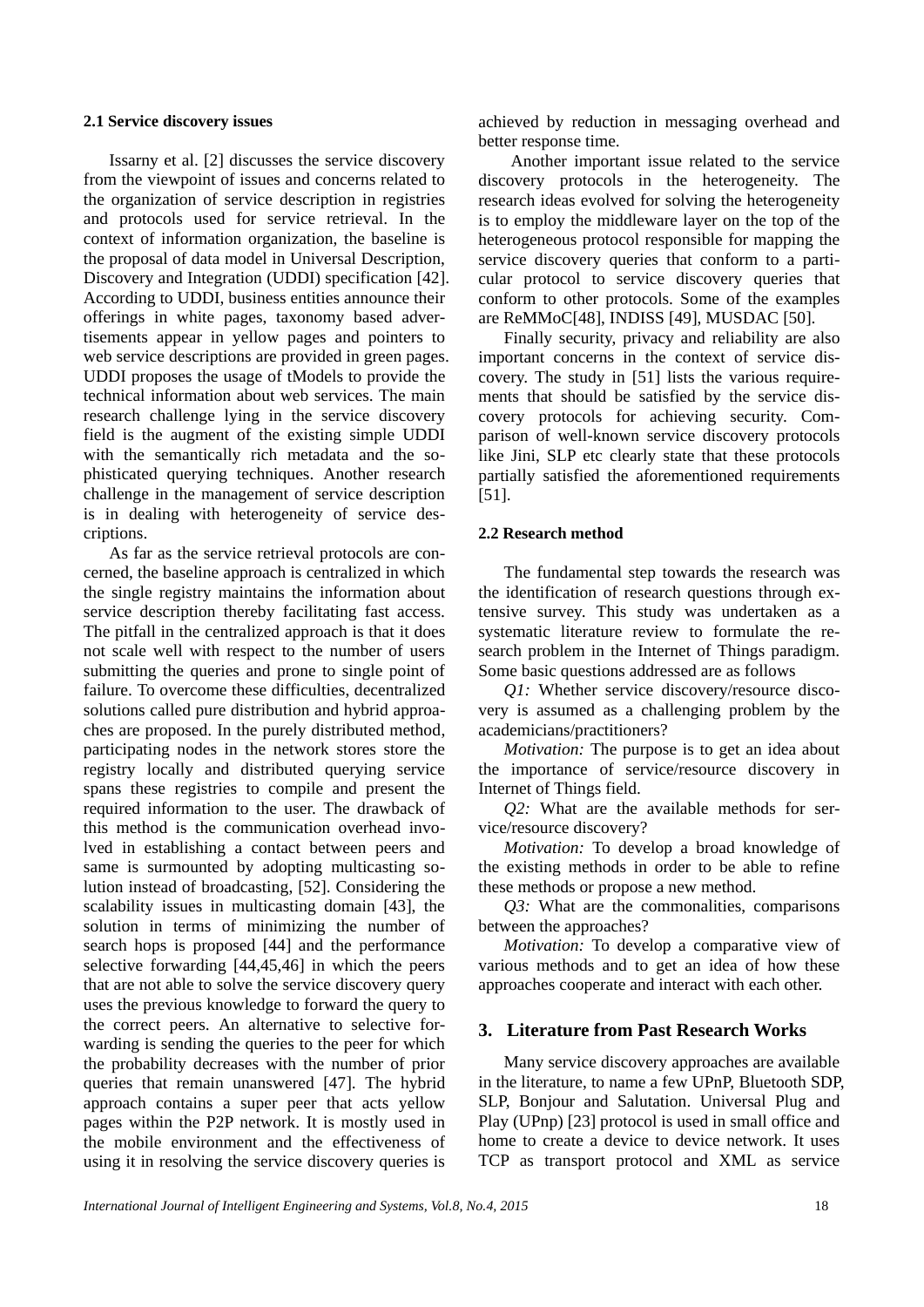description format. The main components of UPnP are control points or service directories and devices. The service discovery in UPnP works according to Simple Service Discovery Protocol (SSDS) [24] that operates using HTTP over multicast and unicast UDP. The drawback of using UPnP is that it does not scale well for the multicasting scenario and lacks support for attribute based querying for services.

Jini [25] is a service discovery architecture for demonstrating the interaction between Java enabled devices. The central component of Jini is lookup servers that are capable of storing the service descriptions published by the service providers and answering the client queries. The publishing parameters include the service objects along with their attributes. This service object is proxies written in Java and exposes a remote interface that is accesible by client. The client request contains the specification about type of service requested and its associated attributes. Jini is augmented with various features like leases by which those services not updated for a longer time are deleted from a registry.

Another service discovery framework for home and enterprise called Salutation [27] allows devices and services in the network to discover each other and advertise their capabilities. The primary component of Salutation is Salutation Manager (SLM) which is present in each participating device in the network. SLM uses Salutation Manager Protocol to discover services available in other devices.

The service discovery architecture for the Bluetooth enabled devices is Bluetooth SDP[28]. The characteristics of the services are represented as service record consisting of attribute-value pairs. Bluetooth SDP follows service searching and service browsing methods for service discovery. With the service searching method, the requestor generates the query containing service attributes and in turn gets the records that match the one from the provider side. With the second method, the client passes the generic query and gets a list of all services of a specific provider. The major drawback is its limited discovery capability due to 1-hop discovery support.

Another mechanism named Service Location Protocol (SLP) [34] is an IETF standard used in large scale IoT scenarios through which computers and devices can find services in LANs without prior configuration. Services in the network consist of attribute value pairs and are uniquely identified using URLs. The client's queries for service finding is processed using the substring matching feature of SLP. It supports service browsing and multicasting communication by which the Directory Agents (DA) multicast a signal to all the available Service Agents (SA) on the provider's side. SA's hearing the signal registers itself with DAs. User Agents (UA) at the client side unicast their queries to the DA for the service description retrieval. In the absence of DA, UAs multicasts their queries and all the receiving SAs whose service description matches with the queries respond in unicast mode. The drawback in this model is that SLP follows centralized approach due to that they are failure prone and are not used in constrained devices.

The service discovery protocol adopted by Bonjour [37], an Apple technology to discover services and devices in the network, is based on Multicast DNS Service Discovery by which hosts in an adhoc network resolve host names and service names to IP addresses without relying on the DNS servers. In Bonjour client multicasts the queries specifying the service type, domain and the communication protocol desired, for which the service providers respond by DNS service records. The new providers have entered into the network that multicasts their presence to all devices to create awareness.

The earlier study [21] proposes a mechanism named as "discovery" for the global discovery of devices and sensors. The methodology offers the framework that allows user to register their own devices into the infrastructure and discovers the available resources through mobile phone. The primary focus of this research work is on the discoverability of devices based on context aware- ness and geolocation. The framework developed is scalable and supports a variety of devices, domains and integration of heterogeneous technologies that include RFID, sensor networks, Bluetooth, and WiFi. The architecture is further augmented with the application to discover services anywhere in the world and search engine support to perform operations like query, filtering and search. The novelty in the work is firstly the application discovering sensors and services in the surrounding geolocation and context awareness capabilities through the deployed backend or through RFID/QR codes; secondly the capabilities to integrate and support legacy technologies, thirdly the integration of EPCIS (Electronic Product Code Information System) to identify physical objects as a smart thing, and finally the ability to gather geolocation information thereby supporting high context awareness. The framework relies on the centralized solution exposing a search engine to make the integration of distributed services directories feasible.

The existing internet architectures in the literature are based on host to host connectivity suitable for the sharing of resources rather than data. These architectures are not to be applied in the IoT field, as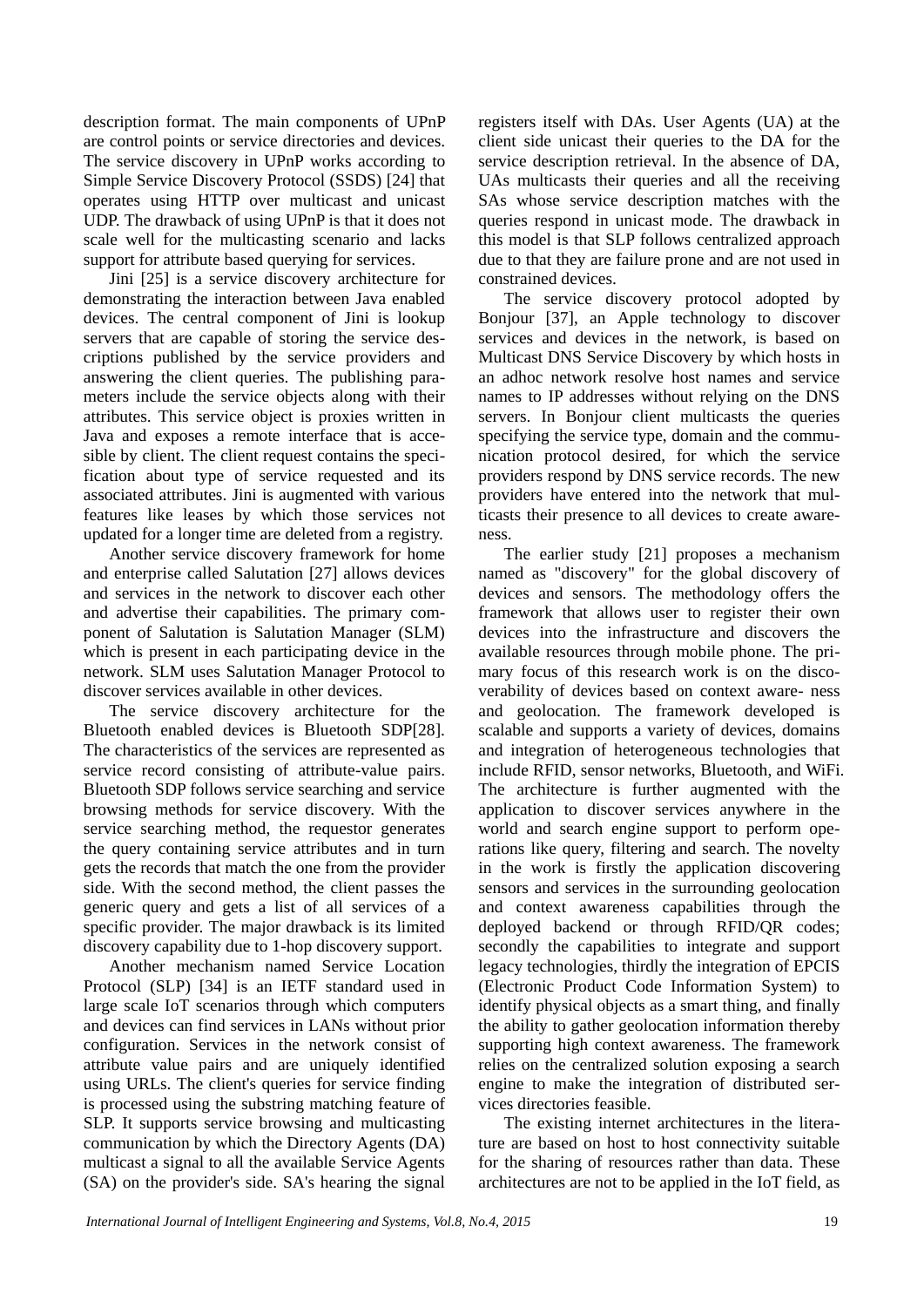the major concern of IoT is in sharing of data. Peer-to-Peer systems [14] represent a content centric internet technology fit for IoT and are useful for implementing an effective mechanism for discoring available resources and capabilities in the network. The structured approaches based on Distributed Hash Tables (DHT) are scalable, resilient and efficient in terms of distributing the load among the peers. The solutions like Prefix Hash Tree (PHT) [15], Mercury [16], MAAN [17] and Squid [18] are providing significant contributions in handling complex queries in IoT service discovery.

The resource discovery mechanism in [22] is a peer-to-peer discovery model that is different from conventional peer-to-peer resource discovery approaches for IoT in which only single attribute matching is supported. The proposed methodology adopts DHT indexing scheme and guarantees scalability, robustness and maintainability of the system and supports multi-attribute and range queries. The layered design consists of an SFC linearization technique for mapping a multidinsional keyword space into a one dimensional index space, Prefix Hash Tree (PHT) search structure for implementing DHT get/put interface and DHT implementation based on Kademlia algorithm. This model exploits the distributed data management capabilities offered by this peer-to-peer overlay network to build application specific APIs for search and management of resource discovery information. Computational simulation estimates average leaf depth of the trie and the average block utilization for the dangerous goods monitoring application in the industrial monitoring domain. In addition, a previous researcher [22] claims that the proposed layered solution privileges ease of design and implementation compared to other overlay dependent indexing schemes. The focus of the developed model is in the aspect of service resolution rather than on the creation of overlay by automatically discovering existing services.

Constrained Application Protocol (CoAP) [40], a main work from CoRE Working Groups supports built-in discovery of services and resources which are extremely important for machine-to-machine applications to avoid human intervention. The manual configuration is required only at the point of creating a CoRE link format for discoverable resources. Each CoAP server in the participating network exposes an interface called */.well-known/core* to which the other nodes in the network send requests for discovering available resources. The return message from the server consists of lists of resources and the content-format code "ct" for each

resource that provides the hint about the format of the data associated with the resource. In CoAP, the newly joining node in the network is not informed about how it should announce itself to the requestor nodes.

The specification in [26] dictates the implementation of CoAP on top of the IP multicast to derive the usage of CoAP in group communication context. Multicast resource discovery is required to locate the resources residing in the scope that supports IP multicast. The request to multicast IP address is generated using HTTP GET and directed to */.well-known/core* interface. The proposed mechanism works only within an IP multicast domain and does not scale to larger networks that do not support end-to-end multicast.

The centralized approaches for service and resource discovery are algorithmically simple but suffer from severe drawbacks in the aspect of scalability and single point of failure. CoAP follows centralized approach for service and resource discovery, due to the fact that it lacks scalability and availability and is prone to *denial-of-service* (DOS) attacks. To overcome these limitations and to scale to the large extent, DHT based approaches are used as alternatives in the literature.

Ni Yulinet. al [29] propose P2P based distributed UDDI web service discovery methodology to overcome the single point of failure and performance bottleneck problems faced in the UDDI based centralized approach. The proposed model uses Chord, a highly scalable and highly efficient structured P2P protocol to organize distributed UDDI. Distributed UDDIs provides necessary functional modules for publishing web services by providers, looking up of the required services by service requestors, storing the service index, routing the service index to appropriate UDDI and communicating with other distributed UDDIs.

Sven Kaffille et al [30] propose a protocol for decentralized service discovery with the guarantee of finding any service description to match a given query without having to flood the whole network which is inherently inefficient. The approach uses peer-to-peer overlay network based on Chord DHT. The proposed P2P discovery service consists of three layers namely transport layer - the lowest layer, P2P overlay network Chord and local discovery service layer. On the top of the local discovery service layers the application may be built. Authors compared the simulation of the proposed protocol with the Gnutella like network with various assumptions in the features such as network size and dynamics. However, these approaches do not take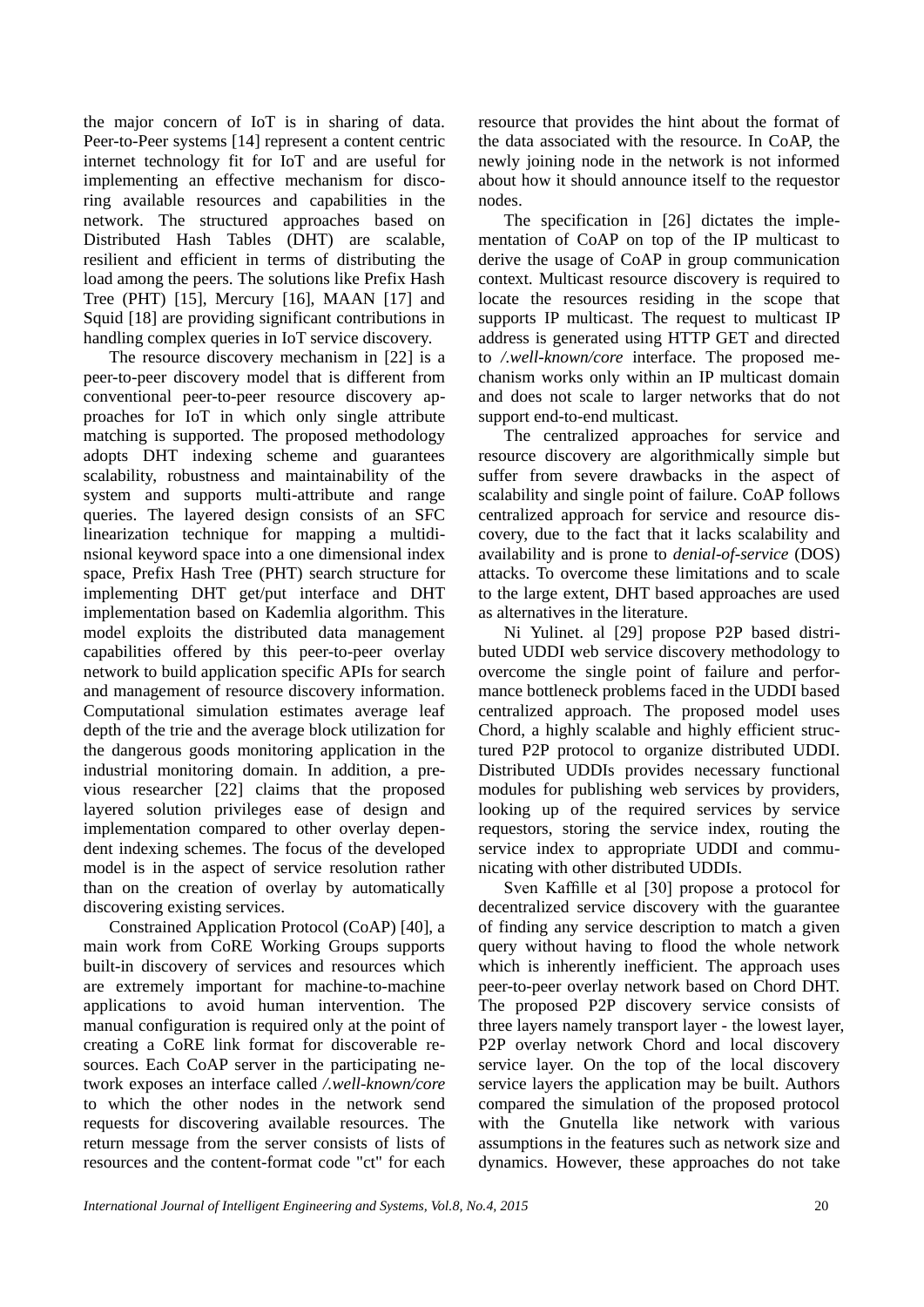into account the constraints and requirements for  $I_0$ T

Peter Wright et al. [31] propose a two phase constraints based resource discovery model which operates in a multi-provider cloud environment. In the first phase a set of infrastructure resources are identified and in the second phase a heuristic is applied to select the most appropriate resources from the set. The model classifies application's constraints according to user's need into hard and soft constraints. Hard constraints are 'must-have' requirements which persist and are not changeable during execution, whereas soft constraints are requirements thatcan change. Utilizing only the hard constraints, the set of possible resources are generated during the initial phase. Secondly it applies suitable heuristic that can give weights to the various contributing factors to obtain an application centric metric. Once the metric is identified, the model selects the optimal solution path that matches the application requirements.

Simone Ciraniet. al [36] develop a automated service and resource discovery mechanism for large scale IoT networks. It uses P2P technology to provide a distributed large scale service discovery and Zeroconf methodology to realize the discovery at the local scale. The proposed approach is scalable, fault tolerant and self-configuring in nature due to the adoption of P2P architecture and the absence of content related dependencies that makes it robust and avoids application specific constraints. This methodology makes use of special node called "IoT gateway", - a boundary node to store information on the resources provided by smart devices in the local wireless network. IoT gateway acts as a HTTP-to-CoAP proxy by translating HTTP requests to CoAP requests and vice versa. Service discovery module gets the port number of the CoAP servers in the network and the resource discovery discovers the resources that the CoAP server manages. Whenever IoT gateway detects the arrival of new CoAP node it asks for the list of supported services. The stored information is then used to route the incoming requests to the appropriate resource node. These IoT gateways are federated in a P2P overlay to perform large scale resource discovery.

Service discovery in [38] uses propagation like query/response model, minimalist access control policy and is based on the *friends of my friends are my friends* principle. It uses blacklist/whitelist strategy in which the blacklist contains the service providers with whom the communication is not to be done and whitelist contains the required collaborators. The service requestor broadcasts the service description only to the providers in the whitelist and in turn the receiver responds with the services whose description matches with the request. Subsequently, these receivers forward the request to the list of providers maintained in its whitelist and it is recursively propagated. Finally, the requestor will receive more service responses and proceeds with the service selection phase. The approach mainly concentrates on enforcing security in terms of access control.

Recent research works on promoting interoperability in IoT networks proposes the use of semantic web technologies for discovering the sensor services and data in IoT environment [53] [54]. Enabling business based Internet of Things (ebbits) [32], an European Commission project aiming to develop architecture, technology and processes allows businesses to semantically integrate the Internet of Things into mainstream enterprise systems and supports interoperable real-world, online end-to-end business applications. The resource discovery features available in ebbits include semantic discovery for local entity resolution and attribute based discovery for global resolution. Semantic discovery relies on OWL Lite based ontology to model the device services, device capabilities, quality of service aspects and applications. The global service discovery leverages on attribute based description of services and takes privacy into account so that the query containing attribute names and values is broadcasted into the network and the intended person holding the searched attributes understands the message and answers it and for others who are computationally hard to decide about the searched attributes.

OpenIoT [41] embeds the cloud computing feature into IoT so that IoT services can be delivered on demand, as cloud seems to be the natural home for IoT applications [20]. It offers a middleware solution for the creation of sensor cloud infrastructure. OpenIoT facilitates the storage of sensor and Internet Connected Objects (ICO) data into the cloud and provides strategies for on-demand selection of sensors and data streams. The sensors and ICOs in OpenIoT are connected with the cloud system with the help of Global Sensors Networks (GSN) open source middleware and are assigned with unique URI (Universal Resource Identifier). OpenIoT uses semantic web technologies to implement applications that span across internet and embed technology domain [35]. OpenIoT uses semantically annotated ICO that conforms to OpenIoT ontology based on W3C SSN (Semantic Sensors Network) and SPARQL language for performing resource discovery. OpenIoT relies on the registration of sensors with the directory services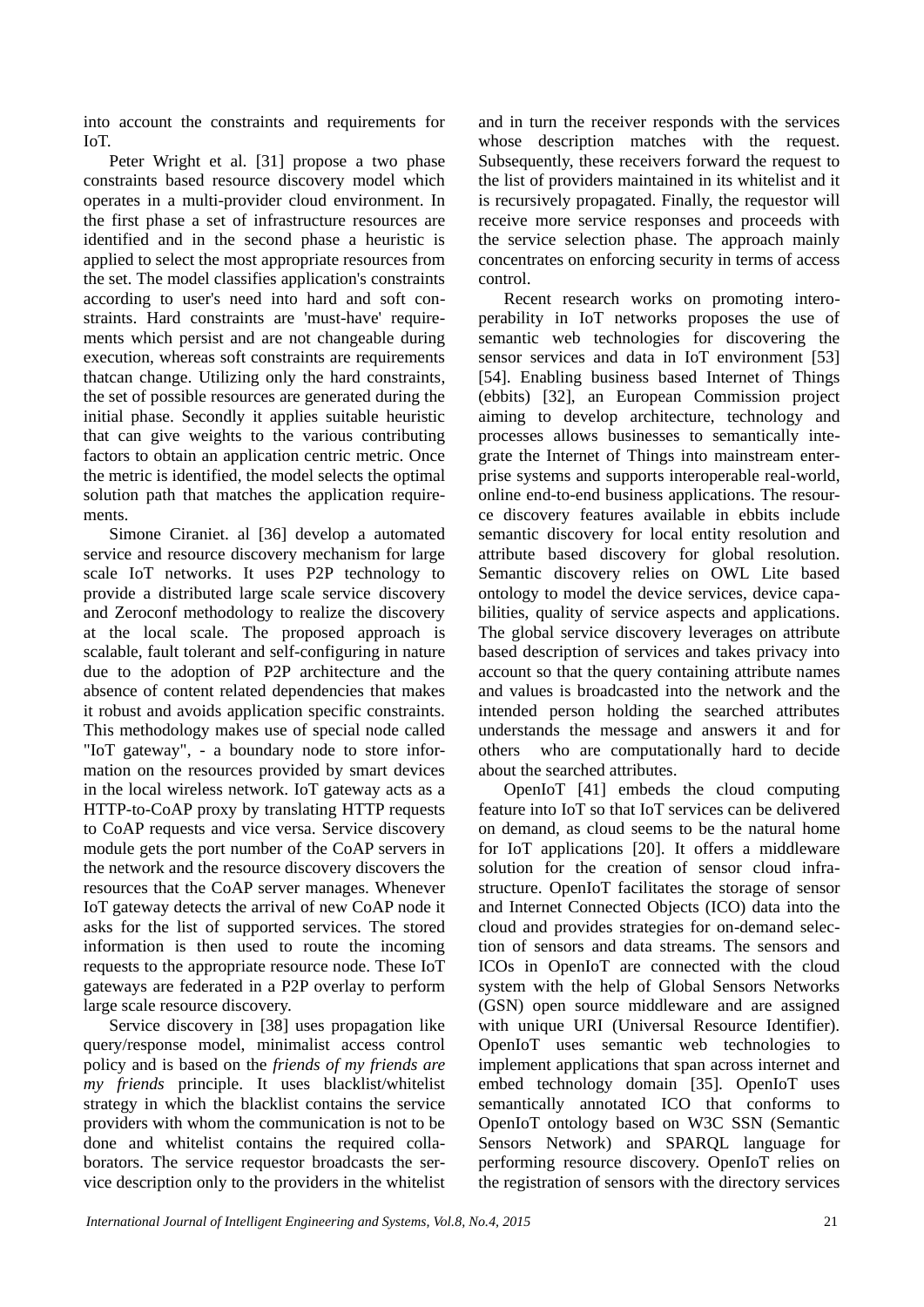for discovery purpose. Discovery is performed by searching the directory services for the list of triples that match against the SPARQL query.

The resource constrained, discontinuous disconnections and mobility nature of devices enables the services in IoT as highly dynamic and leads to formulate different approaches in the aspect of context awareness compared to traditional context aware web service discovery methods. Qiang Wei et al [33] present a context aware resource discovery architecture for IoT adaptable to highly dynamic environment considering temporal dimensions and provide environment aware services to things with minimal human intervention. The proposed service discovery mechanism analyzes the role of context and relations with entities in the IoT environment, based on which a common ontology representation addressing uncertainties and temporal aspects of the context is developed. Dynamic Bayesian Network (DBN) is used as reasoning approach to reason about the context to sense current situation and provides support for enabling smart services to things. The findings are most suitable for the environments with limited scopes and not for pervasive computing field.

Talal Ashraf Butt [39] proposes a RESTful web services based service discovery solution called TRENDY to overcome the problems introduced in the context of interoperability in constrained domains. The proposed method uses demand based adaptive timer and caching mechanism to reduce the communication overhead and service invocation delay. It is a registry based service discovery solution with context information thereby it uses the context information to provide optimal service selection.

# **4. Research Findings from the Review of Literature**

In this research, we have summarized the observations with respect to the research gaps from literature review as depicted in Table 1. Further, Table 1 shows the summary of some recent approaches for service discovery highlighting the purpose and features embedded in it.

From the research perspective, the analysis of the service discovery protocols discussed above exposedthe challenges in the aspect of services availability, heterogeneity, scalability, and topological information and so on. The research view droped down to explore the possibilities of developing the smart solution in terms of middleware to overcome the hurdles in the design and implementation of these protocols. The analysis further revealed that the IoT systems are likely to be context dependent and pervasive in nature, hence the requirements that services have to satisfy change continuously. Therefore, the middleware development methodology is based on Aspect oriented software development in which the functionalities are modelled as aspects and are activated as need arises and facilitates reconfiguration.

# **5. Our Proposed Middleware Framework for IoT**

The aforementioned studies of various service discovery protocols in the literature discuss the issues and concerns in the aspect of implementation and usage of these protocols for smart environment. In general, IoT derives various challenges from the Internet in the context of scalability, heterogeneity, undefined topology and data point information, incomplete metadata and conflicts in user preferences. The non-availability of data point information is one of the consequences of unknown topology details in which no more suitable device is available at the geographical site to provide required information or the device has not collected or stored the data point required. There is a strong need to estimate these missing data points at a greater degree of accuracy without human intervention. Similarly, the information related to the services has been manually entered by the human operator at the installation time. As the devices strength grows larger, the manual entries result in inaccurate and incomplete information. This necessitates the need for methodology to recover these missing details at the required time.

To address the issues involved in undefined data point and inaccurate metadata through the discovery of service information, we investigated on developing a middleware for an IoT based system. The middleware acts as an interface between the IoT hardware and the application to process the data gathered from the device component and is responsible for interacting with IoT devices, managing the information associated [56] and solving heterogeneity issues [57]. The proposed middleware is incorporated with the service that performs functional substitution thereby avoiding manual intervention in certain situation, for example in the event of computing the wind-chill factor at a certain location where the wind-chill sensors or actuators are not available for providing data about the needed location. Then the system is expected to compute the desired information through the composition of the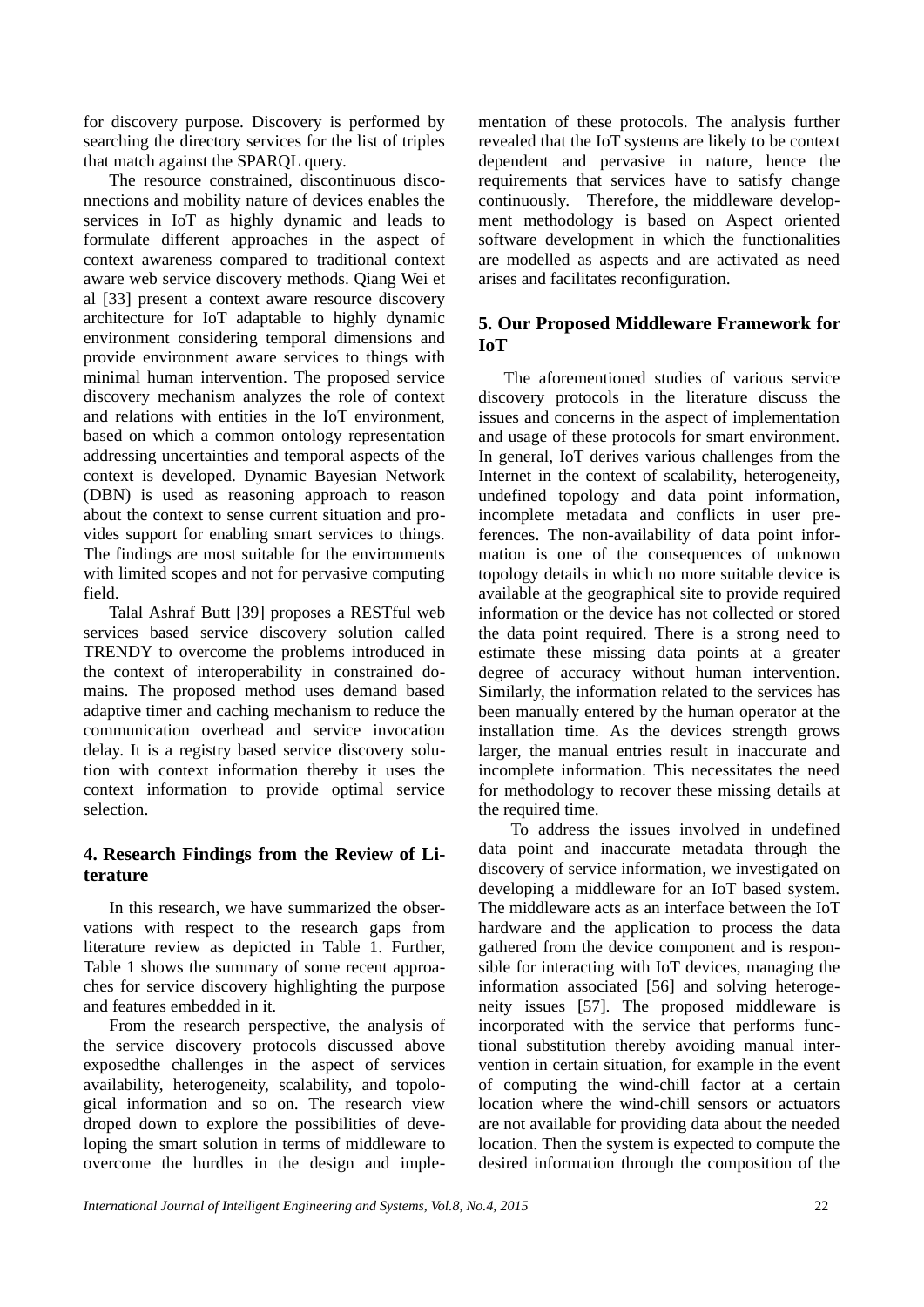temperature and wind speed readings using conventional wind chill equation, as the literature reveals that the function of a wind-chill sensor is equivalent to the function provided by the thermometer [58]. The middleware is augmented with the services that uses the required estimations in the event of non-availability of data and distributes monitoring feature to avoid possible missing of data. For instance, if an application would like to know about the temperature at a particular location where no thermometer exists, then the middleware service should estimate the result based of the values of the temperature readings of neighborhood location.

The smart environment is equipped with devices that vary with respect to memory, processing capabilities and connectivity. This requires that the middleware component itself should be reconfigured dynamically in the aspect of runtime deployment and reconfiguration of services thereby making it possible to add, remove, and replace the services during running. Moreover the services are distributed in nature, which enables the non functional requirements like security and scalability to be taken into account for implementation. The proposed middleware is designed to incorporate the dynamic reconfiguration capability in order to properly adapt to the continuous changes in the environment and situation aware services to provide user support.

The research output of this survey article is to emphasize the creation of single proposal that solves the issues concerned with all the requirements listed aboveby adopting the novel approach for the development of systems thereby achieving effecttiveness in the design. Aspect Oriented Software Development (AOSD) technology is found to be most appropriate for these needs. In AOSD the functionalities are considered as aspects and are dynamically enabled or disabled based on the situation [55]. Furthermore, the services rendering the functionality can also be replaced by alternative implementation that suits the current context. The middleware proposed is conceived as web of agents to overcome the challenge involved in generating inaccurate data and missing data. Lastly the middleware and the agents embodied in it help the distributed software system for IoT to be able to adapt to meet changing user needs and to manage the variability of the open environment they operate in. Finally, the research goal is to design and implement a self-adaptive aspect oriented middleware that performs context monitoring and dynamic reconfiguration to adapt to changes in the currently executing IoT environment addressing all the requirements mentioned above.

Thiago et al. [58] suggest five layered archi-

tecture for the IoT. Those layers include Edge Technology layer which consists of RFID tags, sensors, actuators and hardware devices constituting things in the IoT paradigm, Access Gateway Layer dealing with publishing, subscribing services provided by the things, message routing and communication, Internet layer for connecting source and destination, Middleware layer including functionalities like services discovery, service selection and security, and application layer to deliver the services. Our envisioned aspect oriented IoT middleware is depicted in Figure 1. The contributions of our proposed work are threefold as follows:

- Design and implementation of aspect oriented middleware
- Multi-agents to introduce the functionalityof monitoring the running environment and adapts in response to changing user and environmental changes by running new configuration
- Deploying functional substitution and on-demand estimation services as aspects in middleware and enablingdisabling whenever necessary.

The critical parts of the proposed middleware framework include smart environment monitoring service (SeMS), reconfiguration service for adaptability(RSA) and aspect management service (AMS). RSA contains the required logic for reconfiguration based on the context data supplied by the SeMS. SeMS consists of mobile agents and intelligent agents for smart environment monitoring and extracting the information. Agents are capable of moving and distributing themselves to perform their monitoring task lead. They are used to solve problems by using a decentralized approach where several agents contribute to the solution by cooperating each other. The primary advantage of software agents is the intelligence that can be embodied into them according to some collective artificial intelligence approach that needs cooperation among several agents that can run on a parallel or distributed computer to achieve the needed high performance for solving large complex problems keeping execution time low. AMS helps in woven and unwoven of functionality modelled as aspects. Once we have developed the main services of the middleware, sample application scenarios suitable for IoT environment will be designed and evaluated. The application services are reconfigured based on the context information provided by the monitoring agents and appropriate functional components are substituted based on the context data. Based on the context data and service description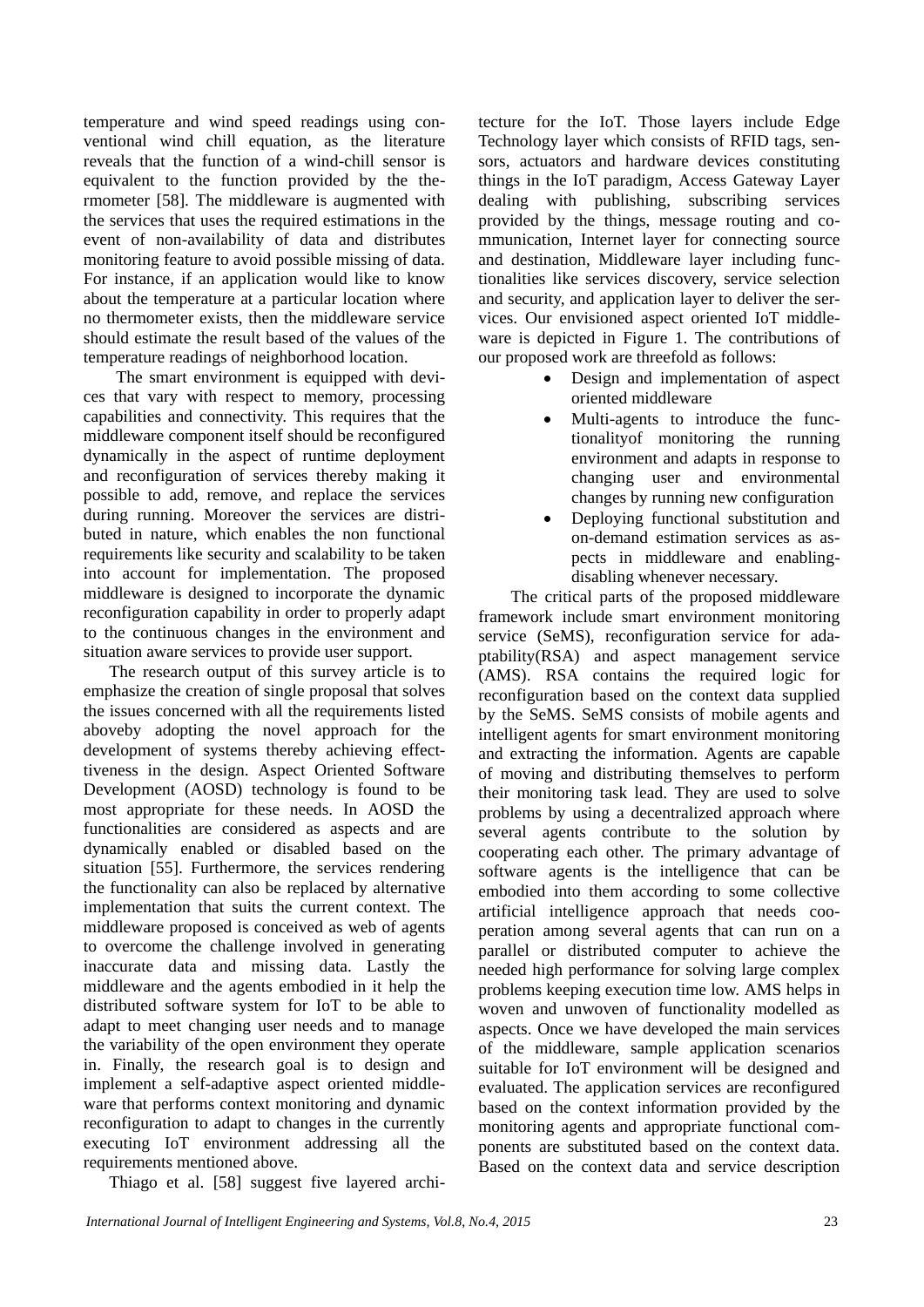the configuration repository is populated. The RSA module will select appropriate configuration based on the context data.

| Table 1 Comparison of Service Discovery Approaches |  |
|----------------------------------------------------|--|
|----------------------------------------------------|--|

|             | <b>Publication Title</b>                                                                                           | <b>Methods for Service Discovery</b>                                       |                                                                                                                                                                                            |                                                                                                                                | Centralized/            |
|-------------|--------------------------------------------------------------------------------------------------------------------|----------------------------------------------------------------------------|--------------------------------------------------------------------------------------------------------------------------------------------------------------------------------------------|--------------------------------------------------------------------------------------------------------------------------------|-------------------------|
| <b>Year</b> |                                                                                                                    | <b>Purpose</b>                                                             | <b>Approach</b>                                                                                                                                                                            | <b>Research Gaps</b>                                                                                                           | <b>Distributed</b>      |
| 2014        | Mobile digcovery:<br>discovering and<br>interacting with the<br>world through the<br>Internet of things. [21].     | Global Discovery of<br>devices and sensors                                 | Discovery based on<br>context awareness and<br>geo-location                                                                                                                                | Handling<br>Uncertainties                                                                                                      | Centralized             |
| 2014        | A Scalable and<br>Self-Configuring<br>Architecture for<br>Service Discovery in<br>the Internet of Things<br>$[36]$ | Discovery service for<br>large scale IOT<br>networks                       | Based on P2P<br>technology and<br>Zeroconf methodology.<br>Make use of special<br>component called IoT<br>gateway to store<br>information on the<br>resources provided by<br>smart devices | Context awareness                                                                                                              | Distributed             |
| 2014        | A Data Sharing<br>Strategy and a DSL for<br>Service Discovery,<br>Selection and<br>Consumption for the<br>IoT [38] | Discovery service<br>enforcing security in<br>terms of access<br>control   | Based on<br>query-response model                                                                                                                                                           | Access Control is<br>given importance<br>instead of service<br>discovery                                                       | Distributed             |
| 2013        | Adaptive and<br>Context-aware Service<br>Discovery for the<br>Internet of Things. [39]                             | To overcome the<br>interoperability<br>problems in<br>constrained devices  | Registry based service<br>discovery solution with<br>context information<br>thereby it uses the<br>context information to<br>provide optimal service<br>selection                          | Importance is<br>towards IoT<br>deployments in<br>terms of device<br>processing power<br>and network<br>bandwidth.             | Centralized<br>solution |
| 2013        | Constrained<br><b>Application Protocol</b><br>(CoAP)-RFC 7252<br>$[40]$                                            | To avoid human<br>intervention in M2M<br>applications                      | Discovery is through<br>exposing a<br>programmable interface                                                                                                                               | The protocol lacks<br>with information<br>regarding how the<br>newly joining node<br>announce itself to<br>the network.        | Distributed             |
| 2012        | Convergence of utility<br>computing with the<br>internet-of-things [35]                                            | To deliver IoT<br>services on demand                                       | Uses ontology and<br>SPARQL languages for<br>performing discovery                                                                                                                          | No focus on a<br>full-fledged<br>cloud platform<br>capable<br>to<br>host<br>third-party<br>IoT<br>applications<br>and services | Distributed             |
| 2012        | DHT-based<br>A<br>discovery service<br>for the Internet of<br>Things [22]                                          | To search the<br>resource using<br>multi-attribute and<br>range queries.   | Uses DHT indexing<br>scheme.                                                                                                                                                               | P <sub>2</sub> P overlay<br>creation is not<br>given importance.                                                               | Distributed             |
| 2012        | Service discovery for<br>internet of things: a<br>context-awareness<br>perspective [33]                            | Environment aware<br>services for enabling<br>smart services to<br>things. | Ontology based<br>approach.                                                                                                                                                                | Limited scope                                                                                                                  | Distributed             |
| 2010        | PDUS: P2P-based<br>distributed UDDI                                                                                | To overcome the<br>problems faced by                                       | Uses Chord DHT to<br>organize distributed                                                                                                                                                  | Context awareness<br>support.                                                                                                  | Distributed             |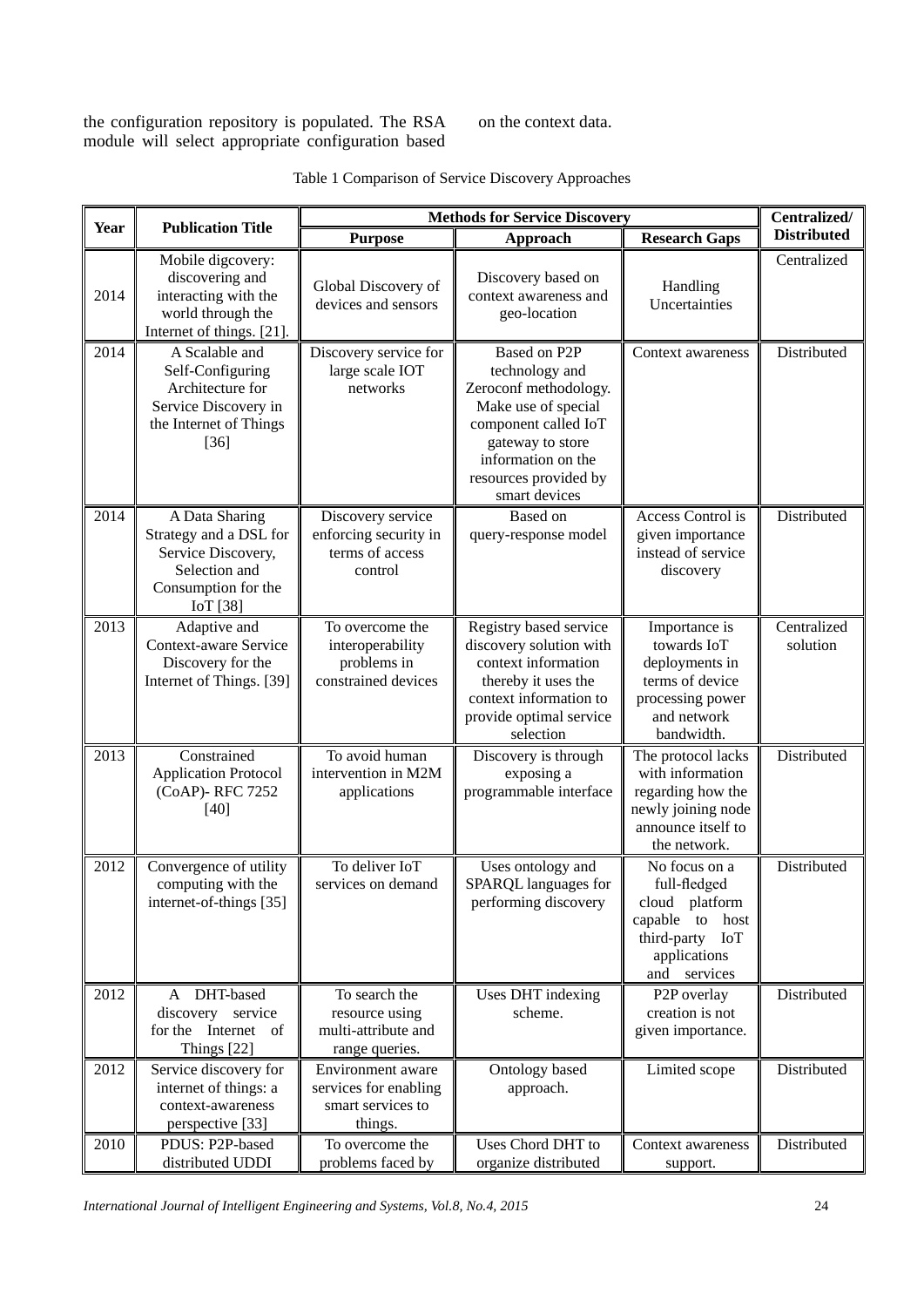|      | service discovery<br>approach [29]                                                                                         | <b>UDDI</b> centralized<br>approach                                                                    | <b>UDDIs</b>                              |                                              |              |
|------|----------------------------------------------------------------------------------------------------------------------------|--------------------------------------------------------------------------------------------------------|-------------------------------------------|----------------------------------------------|--------------|
| 2005 | Distributed service<br>discovery with<br>guarantees in<br>peer-to-peer networks<br>using distributed hash<br>tables $[30]$ | To find the service<br>description matching<br>a given query without<br>flooding the entire<br>network | <b>Uses Chord DHT</b><br>indexing scheme  | Requirements for<br>IoT is not<br>addresses. | Distributed. |
| 1999 | Service Location<br>Protocol, Version 2<br>[34]                                                                            | To find services in<br>LANs without prior<br>configuration                                             | <b>Uses Substring</b><br>matching feature | Prone to Failure                             | Centralized  |



Figure 1 Middleware Framework for IoT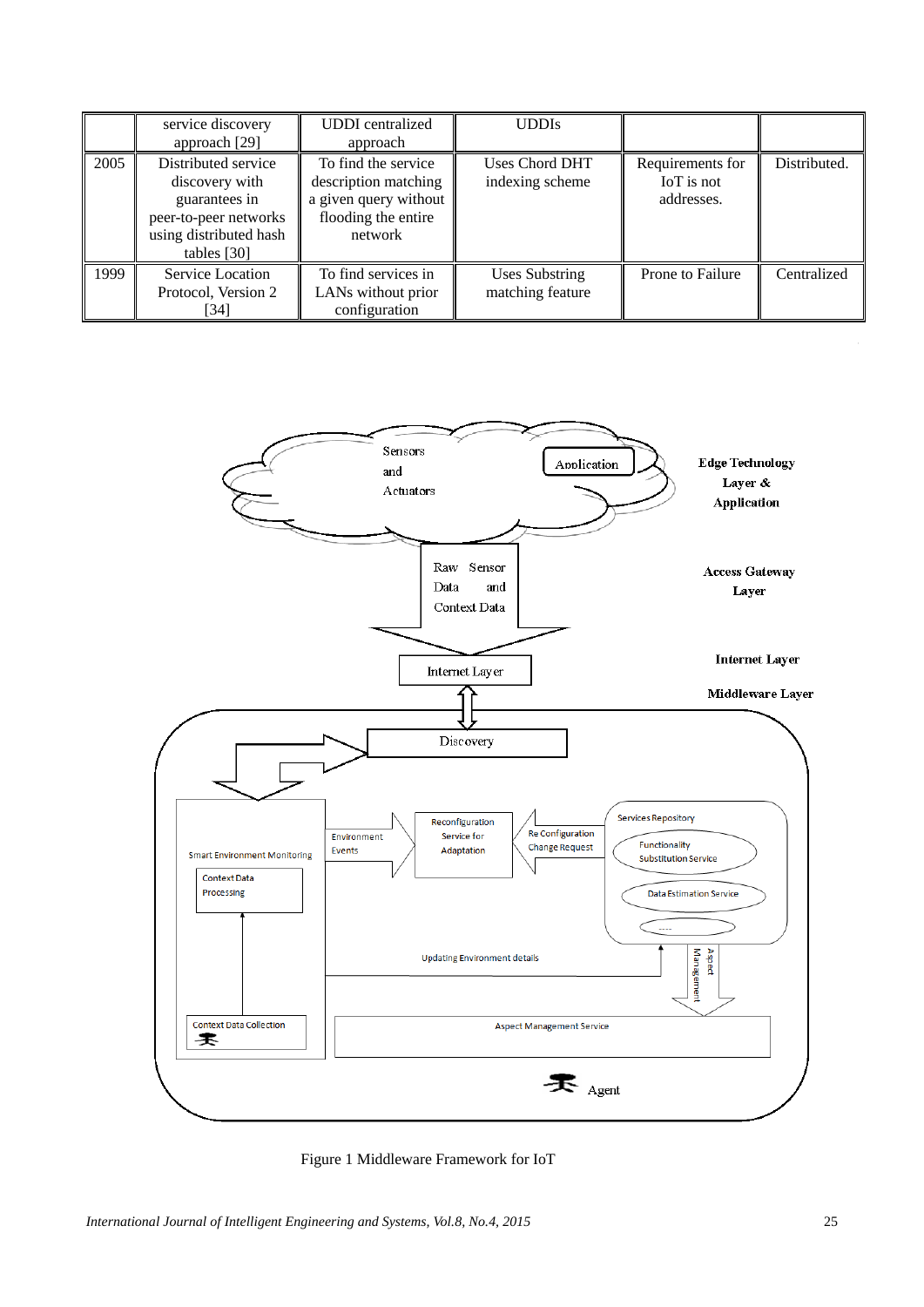#### **6. Discussion and Conclusion**

This work explored the literature review of service discovery algorithms in the context of Internet of Things paradigm. In particular we clarified service discovery fundamentals, features and techniques. The discussion reveals various protocols in the literature, features, usage, merits and pitfalls. The understanding of the various protocols was revealed in the tabular form. The final indication of suggested framework incurporating some of the issues with service discovery design and implementation was presented. Through the proposed middleware frame work, three main contribution are disseminated namely

- The application and infrastructure services are reconfigured based on the context data.
- The modelling of services addressing unknown topology and data availability issues as aspects are enabled and disabled according to the need.
- The middleware architecture is extensible thereby supporting addition and removal of services whenever necessary.

The middleware framework was tested for the class of small scale application that include temperature monitoring and motor vehicle monitoring system. The evaluation was done in the context of deploying appropriate functional substitution service while the parameters relevant to calculation are not available. In the motor vehicle tracking system the service was tested for locating the car at a particular time  $t_1$  such that  $t_0$  $t_1$ < t<sub>2</sub>where the location at time t<sub>0</sub> and t<sub>2</sub> are available. Evaluation of reconfiguration service was done in terms of evaluating Aspect Management Service using Spring AOP. The performance of reconfiguration approach was assessed not only by updating the parameters required for the service and also by adding and removing the service components. The assessment of application and middleware reconfiguration performance based on the context data provided by the mulitagent is the ongoing work and it requires the consideration of other non-functional requirements such as mobility and fault tolerance as these parameters are important for resource constrained devices. We understood that the analysis of the characteristics of examined approaches, its issues and challenges might help the future researchers to develop innovative approaches in this field.

## **References**

- [1] G. Tselentis, A. Galis, A. Gavras, S. Krco,V. Lotz, E. Simperl, B. Stiller, T. Zahariadis, "Towards the Future Internet-emerging trends from european research", *IOS Press*, 2010.
- [2] V. Issarny, N. Georgantas, S. Hachem, A. Zarras, P. Vassiliadis, M. Autili, M. Gerosa, A. Ben Hamida, "Service-Oriented Middleware for the Future Internet: State of the Art and Research Directions", *Journal of Internet Services and Applications*, Vol.2, pp.23-45, 2011.
- [3] CASAGRAS: RFID and the inclusive model for the internet of things. *http://www.rfidglobal.eu*, 2009
- [4] P. Daras, D. Williams, C. Guerrero, I. Kegel, I. Laso,J. Bouwen, J.-D. Meunier, N. Niebert, and T. Zahariadis, "Why do we need a Content-Centric Future Internet? Proposals Towards Content-Centric Internet Architectures", *European Commission, Networked Media Unit, Information Society and Media*, May 2009
- [5] D. Papadimitriou, "Future Internet-The Cross-ETP Vision Document", *European Technology Platform, Alcatel Lucent*, 2009.
- [6] D. Guinard, V. Trifa, and E. Wilde, "A resource oriented architecture for the web of things", *in Proceedings of the 2nd International Internet of Things Conference (IoT '10)*, pp. 9-129, December 2010.
- [7] Eleonora Borgia, "The Internet of Things vision: Key features, applications and open issues", *Computer Communications,* Vol.54, pp.1-31, 2014.
- [8] IoT Definition *http://www.rfidglobal.eu/userfiles/documents/CASA GRAS26022009.pdf*
- [9] Oleksiy Mazhelis, Martin Waldburger, Guilherme Sperb Machado, Burkhard Stiller, Pasi Tyrvänen, "Retrieving Monitoring and Accounting Information from Constrained Devices in Internet-of-Things Applications", *in Emerging Management Mechanisms for the Future Internet, Lecture Notes in Computer Science,* Vol.7943, pp.136-147, 2013.
- [10]T.A. Butt, "Provision of adaptive and context-aware service discovery for the Internet of Things", *Doctoral dissertation, Loughborough University*, 2014.
- [11]Badis Djamaa et al. "Service Discovery in 6Lo-WPANs: Classification & Challenges", *In Proceedings of 8th IEEE International Symposium on*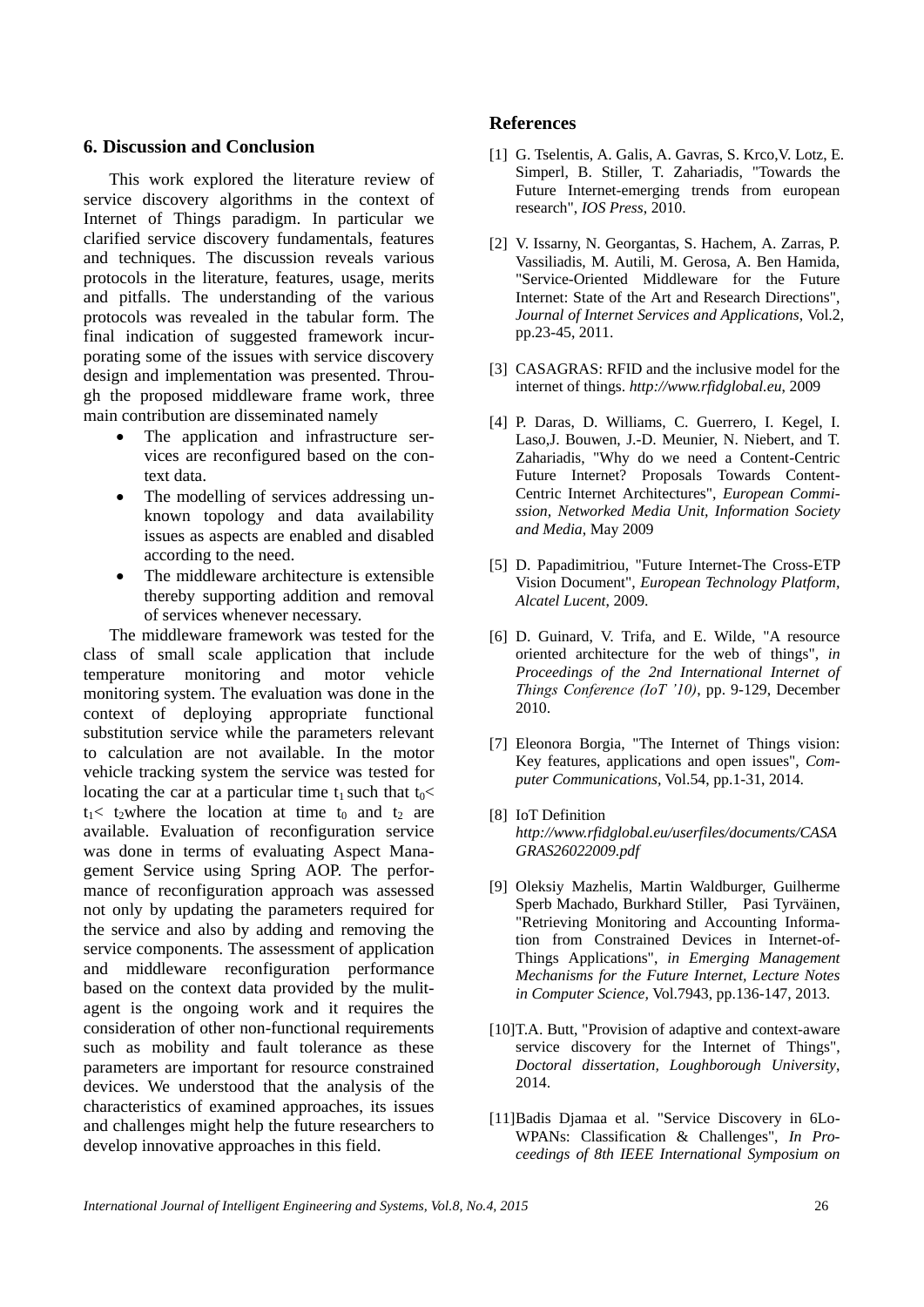*Service Oriented System Engineering*, 2014

- [12]Mehdi Khouja, Carlos Juiz, Ramon Puigjaner, and Farouk Kamoun, "Models for Service and Resource Discovery in Pervasive Computing", *Pervasive Computing and Networking*, pp.27-36, John Wiley &Sons, 2011.
- [13]S. Kaflle, K. Loesing, and G. Wirtz, "Distributed service discovery with guarantees in peer-to-peer networks using distributed hash tables", *in Proceedings of International Conference on Parallel and Distributed Processing Techniques and Applications (PDPTA)*, pp.578-584, 2005.
- [14]A. Passarella, "A survey on content-centric technologies for the current internet: CDN and P2P solutions", *Computer Communications*, Vol.35, pp.1-32, 2012.
- [15]S. Ramabhadran, S. Ratnasamy, J.M. Hellerstein, S. Shenker, "Brief announcement: Prefixhash tree", *in Proceedings of the 23th ACM Symposium on Principles of Distributed Computing*, 2004.
- [16]A.R. Bharambe, M. Agrawal, S. Seshan, "Mercury: supporting scalable multi-attribute range queries", *in Proceedings of ACM SIGCOMM*, pp.353-366, 2004 .
- [17]M. Cai, M. Frank, J. Chen, P. Szekely, "MAAN: a multi-attribute addressable network for grid information services", *in Proceedings of the 4th International Workshop on Grid Computing, GRID*, 2003.
- [18]C. Schmidt, M. Parashar, "Squid: enabling search in DHT-based systems", *Journal of Parallel and Distributing Computing*, Vol. 68, pp.962-975, 2008.
- [19]F.Zhu, M.Mutka, L.M.Ni, (2005) "Service Discovery in Pervasive Computing Environments", *IEEE Pervasive Computing*, Vol.4, pp. 81-90, 2005.
- [20]E.J. Project, Cloud of Things for empowering the citizen clout in smart cities, 2013-2016, *http://cloutproject.eu/*.
- [21]Jara, J.Antonio, etal. "Mobile digcovery: discovering and interacting with the world through the Internet of things", *Personal and ubiquitous computing, Springer*, Vol. 18, pp. 323-338, 2014.
- [22]F. Paganelli and D. Parlanti, "A DHT-based discovery service for the Internet of Things", *Journal of Computer Networks and Communications*, 2012,
- [23]UPnP Forums, *http://www.upnp.org/*, 1999.
- [24]S. Cheshire and M. Krochmal, "Multicast DNS (Internet Draft)", Apple Computer, Inc. *http://files. multicastdns.org/draft-cheshire-dnsext-multicastdns .txt*, 2004.
- [25]Sun Microsystems,"JINI Architecture Specification", 1999.
- [26]A. Rahman, E. Dijk, "Group Communication for CoAP. Internet Engineering Task Force, Internet-DraftDraft-Ietf-Core-Groupcomm-24", *http://tools. ietf.org/id/draft-ietf-core-groupcomm-24.txt*, 2014.
- [27]Salutation Consortium, "Salutation Architecture Specification",*http://web.archive.org/web/2003062 3193812/www.salutation.org/*, 1999. (The Salutation Consortium was disbanded on 30 June 2005).
- [28]"Specification of the Bluetooth System", *http:/ /www. bluetooth.com, December* 1999.
- [29]N. Yulin, S. Huayou, L. Weiping, and C. Zhong, "PDUS: P2P-based distributed UDDI service discovery approach", *in Proceedings of International Conference on Services Science (ICSS)*, pp. 3-8, 2010.
- [30]S. Kaflle, K. Loesing, and G. Wirtz, "Distributed service discovery with guarantees in peer-to-peer networks using distributed hash tables", *in Proceedings of International Conference on Parallel and Distributed Processing Techniques and Applications (PDPTA)*, pp.578-584, 2005.
- [31]Peter Wright, Yih Leong Sun, Terence Harmer, Anthony Keenan, Alan Stewart and Ronald Perrott, "A constraints-based resource discovery model for multi-provider cloud environments", *Journal of Cloud Computing: Advances, Systems and Applications, Springer*, pp-1-14, 2012.

[32]Ebbits Project, *http://www.ebbits-project.eu*

- [33]Wei, Qiang, and ZhiJin. "Service discovery for internet of things: a context-awareness perspective", *in Proceedings of the Fourth Asia-Pacific Symposium on Internet ware, ACM*, 2012.
- [34]E. Guttman, C. Perkins, J. Veizades, and M. Day, "Service Location Protocol, Version 2", *IETF RFC 2608*, June 1999.
- [35]Soldatos, John, Martin Serrano, and Manfred Hauswirth. "Convergence of utility computing with the internet-of-things." *in Proceedings of Sixth IEEE International Conference on Innovative Mobile and Internet Services in Ubiquitous Computing (IMIS)*, 2012.

[36]Cirani, Simone, Luca Davoli, Gianluigi Ferrari,